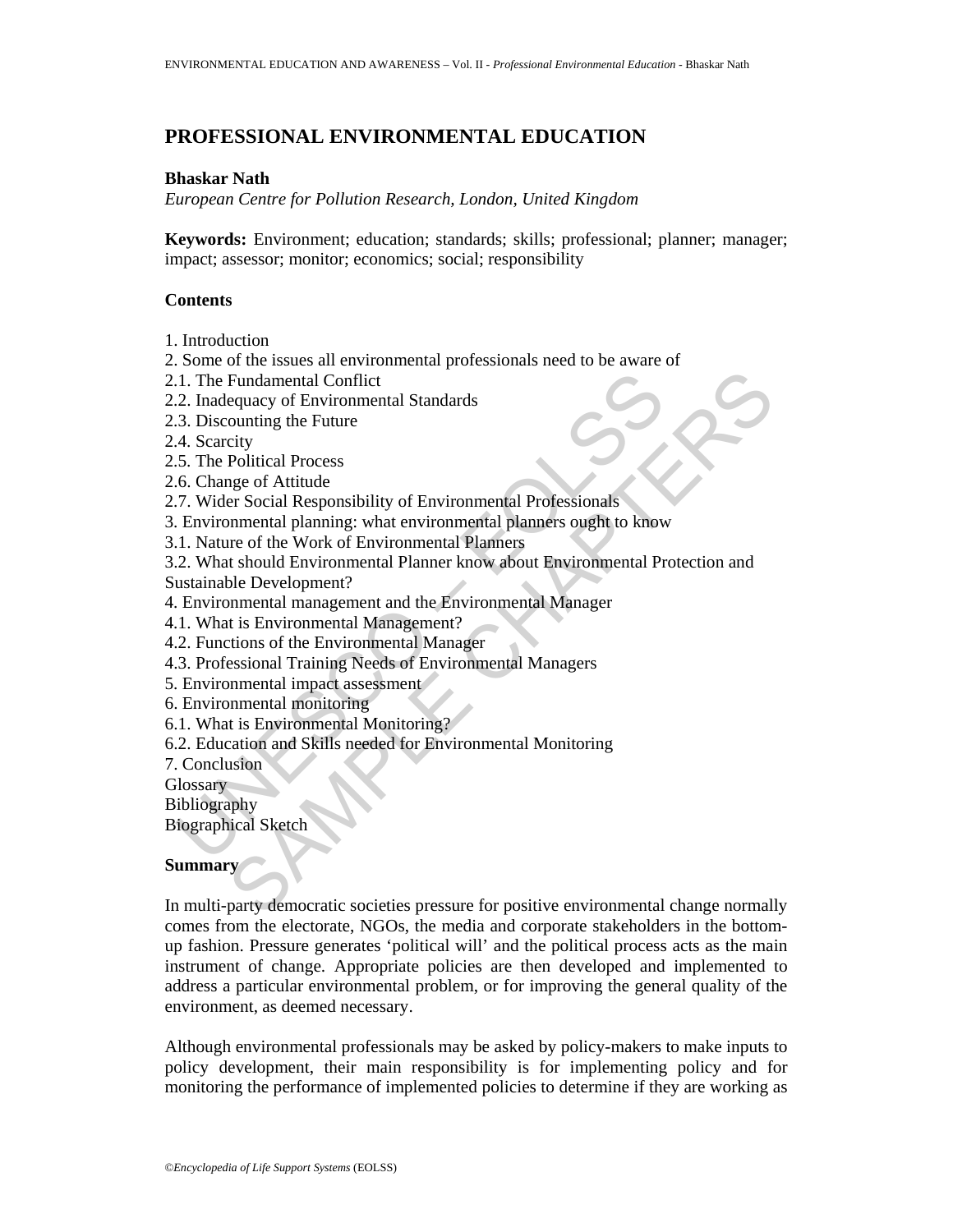intended. Due to the unrelenting contamination of the natural environment by anthropogenic pollution, the work of environmental professionals is becoming increasingly important. The work of environmental professionals — in particular Environmental Planners, Environmental Managers, Environmental Impact Assessors and Environmental Monitors — is the subject-matter of this contribution. The work they do is outlined along with the professional knowledge and skills they need to have for discharging their professional responsibilities. Given the wider social responsibility of these professionals, it is argued that they need to be aware of a number of related economic, social, political and other issues, too. These issues are also elaborated.

## **1. Introduction**

here cannot be many thinking people today unaware of the unrelentire and activities for economic development, and increasingly consumple a affluent, have been causing to the natural environment and nature affluent, have be nnot be many thinking people today unaware of the unrelenting damage whice<br>ity tritics for economic development, and increasingly consumptive life-suppo<br>Environmental damage continues to be so comprehensive that it is hard There cannot be many thinking people today unaware of the unrelenting damage which human activities for economic development, and increasingly consumptive life-styles of the affluent, have been causing to the natural environment and nature's life-support systems. Environmental damage continues to be so comprehensive that it is hard to find a single aspect of the natural environment that remains unaffected. The most serious problem today, which has potentially catastrophic consequences for life on earth, is global warming which has been causing climate change (e.g. ISSC, 2005; McCarthy, 2005) and ocean acidification (e.g. Royal Society, 2005) among others. Since early 2005 climate scientists have been warning in uncharacteristically stark terms that a 'tipping point' (point of no return) in climate change will occur with unpredictable, irreversible and probably calamitous consequences when the concentration of  $CO<sub>2</sub>$  in the atmosphere exceeds 400 ppmv; and that if current trends continue, that point will be reached in around 2015 (ISSC, 2005; McCarthy, 2005; Time, 2006). Currently  $CO<sub>2</sub>$ concentration is 380 ppmv and increasing by over 2 ppmv per annum. Curiously, still there are a dwindling number of scientists, politicians and others staunchly in denial of global warming and its predicted adverse consequences.

In a pluralistic democratic society pressure for social, political, economic and environmental change normally comes from the electorate, NGOs and corporate stakeholders in the bottom-up fashion. Pressure generates 'political will' and the political process acts as the main instrument of change. Appropriate policies are then developed and implemented. Unfortunately, in so far as environmental problems are concerned, global environmental problems in particular, even in the highly developed countries the political process seems to be inertia-bound and lacking in 'political will' to undertake what needs to be done without delay. Given the modalities of *realpolitik*, a plausible reason for this could be that elections are usually won and lost on mundane 'bread-and-butter' issues of life, not on the issues of intergenerational or intragenerational equity that are distant if not ethereal to the majority of people. There is thus a wide gap between political rhetoric and practice which, fortunately, appears to be narrowing of late. For example, the Government of the United Kingdom is considering introducing a Climate Change Bill in late 2006 with regular targets to reduce  $CO<sub>2</sub>$ emissions while, led by California, a number of the states of the USA have been implementing measures for reducing  $CO<sub>2</sub>$  emissions in line with the Kyoto Protocol.

Although environmental professionals make inputs to policy development, in the main they are responsible for implementing and monitoring policies designed to protect the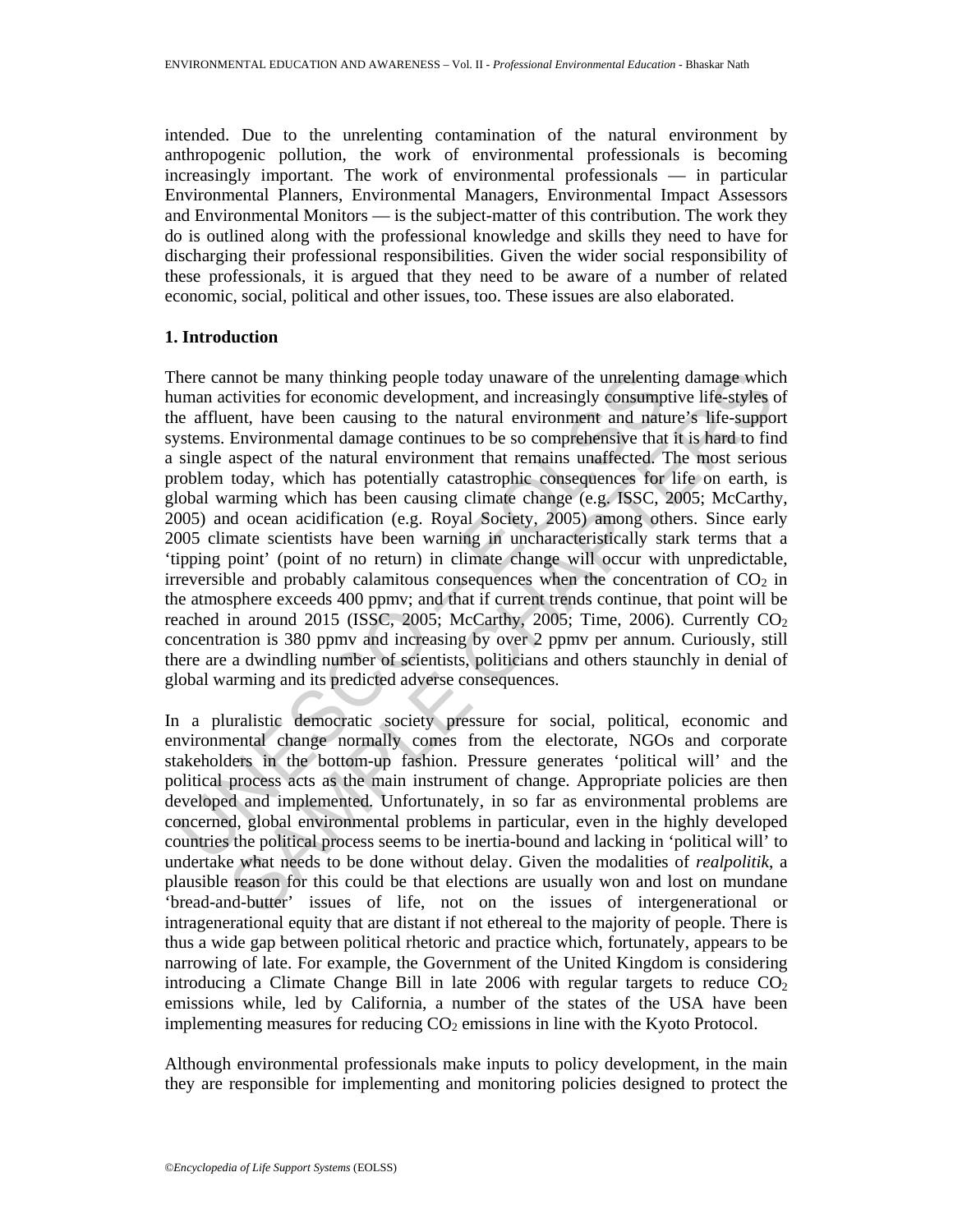environment or to alleviate specific environmental problems. In general, overall policy objective is to promote and achieve sustainable economic growth within a framework of environmental sustainability. In most if not all cases this turns out to be an exercise in reconciling an improbable juxtaposition of opposites (Nath, 2006); or, more precisely, reconciling the imperatives of a healthy environment with the core requirements of sustained economic growth. Clearly, given the increasingly urgent need to protect the natural environment from further degradation in the interests of both present and future generations, the complexity and importance of the work of policy-makers and environmental professionals cannot be over-stated.

The work of Environmental Planners, Environmental Managers, Environmental Impact Assessors, and Environmental Monitors, and their educational and training needs is the subject-matter of this contribution. Clearly, they must be properly equipped with up-todate knowledge and skills in their respective professional areas in order for them to be able to discharge their professional responsibility effectively and efficiently. However, considering that a proper understanding of earth's natural environment and the complex interactions among the multitude of its components demands a truly multi-disciplinary approach, and that human interventions have been degrading it relentlessly, it is argued that *all* environmental professionals need to be aware of a number of germane economic, political and other issues, too. These issues are also discussed along with the wider social responsibility of environmental professionals.

### **2. Some Of The Issues All Environmental Professionals Need To Be Aware Of**

ubject-matter of this contribution. Clearly, they must be properly equided the knowledge and skills in their respective professional areas in order to discharge their professional responsibility effectively and efficional matter of this contribution. Clearly, they must be properly equipped with up-twledge and skills in their respective professional areas in order for them to be<br>ischarge their professional responsibility effectively and effi By all accounts, the United Nations Conference on the Human Environment, held in Stockholm in June 1972, was mainly responsible for the ascent of environmental concerns to the top of the international political agenda. The consensus among delegates to the conference was that remedial actions needed to be taken urgently to arrest, or if possible reverse, the unrelenting degradation of the natural environment being caused by human activities for economic development. Interestingly, before that conference (and during it, too, as could be judged from the stance of the majority of the delegates) environmental initiative lay mainly with those that loosely came under the generic umbrella of 'environmentalists' and 'ecologists' whose creed was (and still is) to restore man's primeval bond with nature and to genuinely protect the environment by so doing.

However, ever since that conference, and as may be judged by the avalanche of relevant publications since then, economists have been taking increasing interest in environmental sustainability and sustainable development to the extent that they are alleged by environmentalists to have hijacked the initiative from them. This is not surprising, considering that in the existing and evolving geo-political configuration of the world it is hard to imagine any aspect of life, including environmental concerns, that is not directly or indirectly touched by economics (see Box 1).

 Arguably however, politicians, decision-makers and environmental professionals who subscribe to the primacy of economics in environmental protection and sustainable development — and many do — need to ponder the following (Sections 2.1 to 2.7) especially from the perspective of environmental economics and environmental management: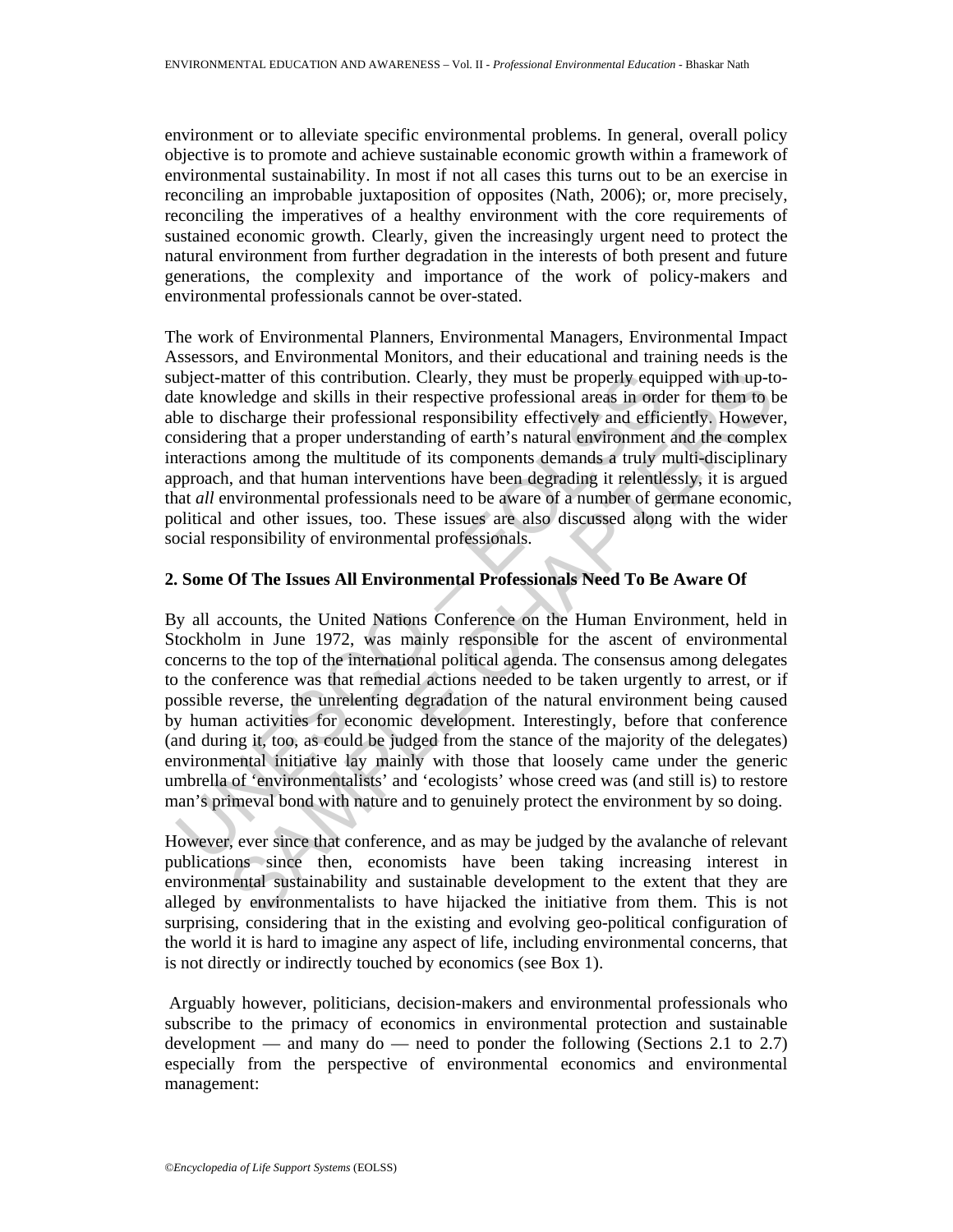(The story narrated below is adapted from one in Greek Mythology. It was developed by the author to explain to students the strong economic implications of environmental projects and activities. Sincere apology is due to scholars of Greek Mythology for any material inaccuracy).

God Zeus, the god of all Greek gods, was bewitched by the celestial beauty and charm of young *Europa* who was the daughter of *Phoenix*, the King of Sidon. Inflamed by passion, God Zeus undertook a cunning ploy to seduce *Europa*. He transformed himself into strong and beautiful white bull, with horns like the crescent of the moon, and appeared in the field where *Europa* was playing with her friends. After a while the bull lay down in front of her and begged her to ride on him saying that it would be really exciting for her to do so. Though frightened at first, after a while she relented, albeit reluctantly.

As soon as *Europa* had mounted the bull, it made swiftly for the waves ignoring her piteous cries and galloped over and across the sea to the island of Crete. There God Zeus revealed Himself and lay with *Europa* under an enormous plane tree, beside a spring of fresh water, where she conceived the triplet, *Minos*, *Ecologos* and *Economos*\*. God Zeus granted the plane tree, the only and silent witness to this amorous act, the privilege of never again losing its foliage.

In the prime of their youth *Ecologos* and *Economos* came to the Rio Earth Summit where they saw a beautiful maiden called Sustainable Development (SD) (a terrible name for a beautiful young woman). The conversation between the brothers about SD went something like this:

*Economos:* "You see that beautiful young woman dear brother? Soon she will be mine."

ride on him saying that it would be really exciting for her to do<br>frightened at first, after a while she relented, albeit reluctantly.<br>As soon as *Europa* had mounted the bull, it made swiftly for the way<br>her piteous crie In him saying that it would be really exciting for her to do so. Though<br>need at first, after a while she relented, albeit reluctantly.<br>
Con as *Europa* had mounted the bull, it made swiftly for the waves ignoring<br>
Cons as *Ecologos:* "This is ridiculous. Just look at yourself. You are crude, greedy and materialistic. You see everyone and everything in terms of money, benefit and profit. Mammon is your god and fine sentiments mean nothing to you. How can you even imagine that a refined and cultured woman like SD could possibly love you? On the other hand, I am refined and cultured, love music and poetry, and beauty and nature mean much to me. These fine qualities I have are much more appealing to a refined woman like SD than the banality of wealth of which you are so proud and covetous. So dear brother, it would be best for you to forget SD. She will be mine, I promise you."

*Economos:* "That is all very well, dear poor brother. But in this material world everyone and everything needs money that is me to survive. Like it or not, that is the way it is. Love and fine sentiments do not and cannot pay the bills. She will be mine because she needs me, as you will see".

SD had no financial means of support and neither had *Ecologos*. And so it came to pass that ever since SD and *Economos* have been cohabiting in a loveless and uncomfortable union out of sheer necessity.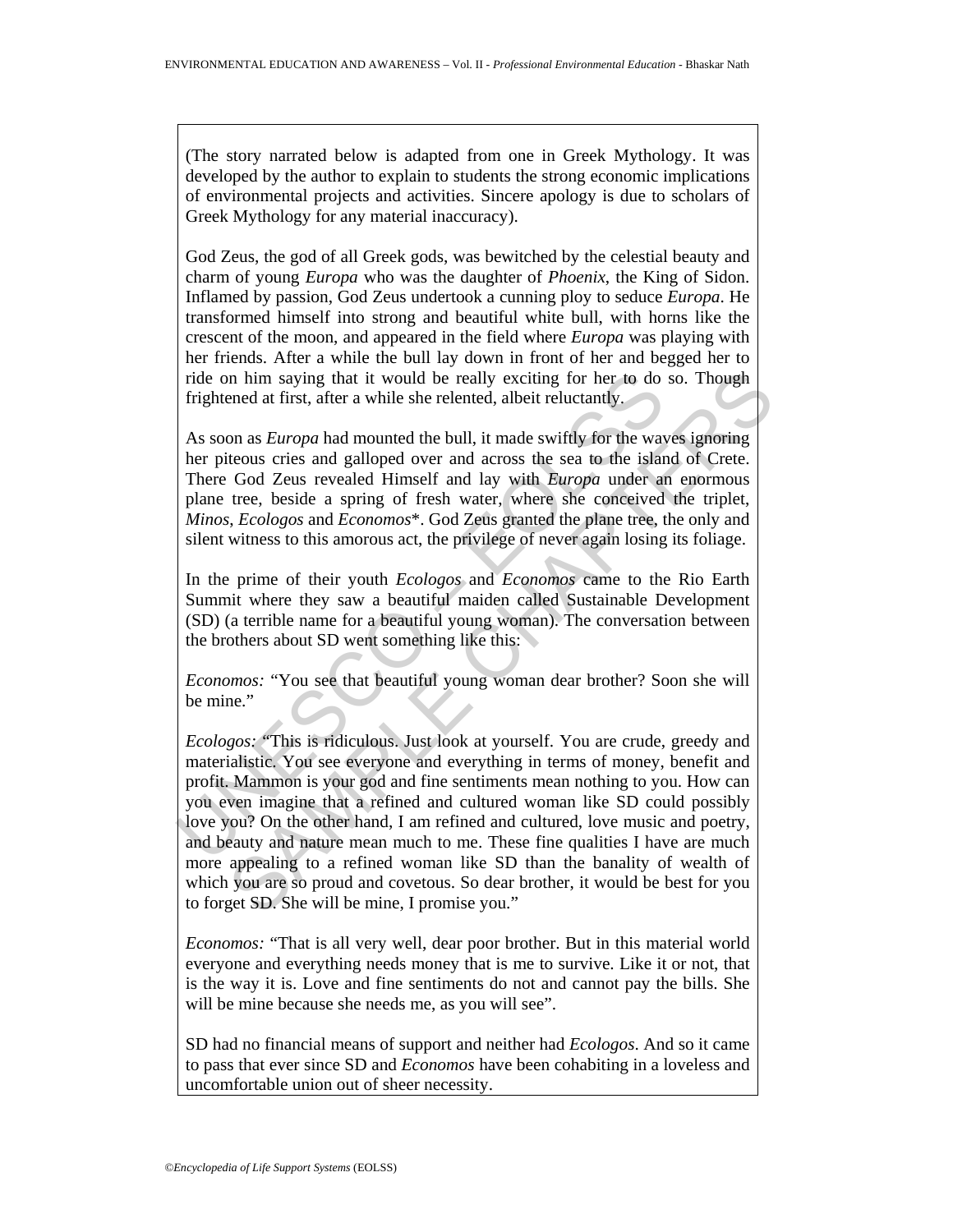\* Actually *Minos, Sarpedon* and *Rhadamantus* according mythological texts

*Source: (Nath, 2000)* 

Box 1. A tale of two brothers Source: (Nath, 2000)

#### **2.1. The Fundamental Conflict**

 Whereas achievement of sustainable development is contingent upon the affluent adopting life-styles within the planet's ecological means (that is, adopting less consumptive and therefore less polluting life-styles) (WCED, 1987, page 9), the prevailing economic system works only if there is unfettered growth in production and consumption of goods and services increasingly to satisfy the apparently insatiable lust of the affluent between and within nations for hedonism. Thus, trying to achieve global sustainable development under the prevailing economic system is not unlike trying to fit a square peg in a round hole, notwithstanding public policy (Nath, 2002; Nath, 2006; also see Section 2.2 of *Formal Environmental Education at the Graduate Level*). Furthermore, whereas the authoritative definition of sustainable development, given in the Brundtland Commission Report (*Our Common Future*) is in terms of 'needs' (WCED, 1987, page 8), the prevailing economic system is increasingly geared to supplying the demands of subjective 'wants'.

### **2.2. Inadequacy of Environmental Standards**

Communion of goods and services increasingly to satisfy the apparent<br>onsumption of goods and services increasingly to satisfy the apparent<br>f the affluent between and within nations for hedonism. Thus, trying<br>ustainable de gecommental standards the providing the method in the same of such an information on f goods and services increasingly to satisfy the apparently instatiable latter the providing conomic system is not uniter trying to achie Many environmental professionals and decision-makers, and certainly the public at large, believe that the natural environment will be protected and environmental sustainability achieved if environmental standards are strictly enforced. Arguably, this would be the case if and only if the standards were set below earth's natural selfregenerative capacity (SRC) to deal with anthropogenic pollution. The fact that such pollution has been causing serious and wide-ranging environmental problems is sufficient proof that existing standards exceed earth's natural SRC and therefore not fit for purpose. Indeed, we do not even know how to calculate the SRC of specific jurisdictions let alone that of the Earth. Certainly, environmental professionals and decision-makers need to be aware of this. This topic is discussed in detail in Nath (2006) and Section 3.2.3 of *Formal Environmental Education at the Graduate Level*.

# **2.3. Discounting the Future**

As we cannot predict the future in any detail and because there is no unique definition of well-being or a universal yardstick for measuring it, we cannot know with any degree of certainty how our present actions will impact on the well-being of future generations. Economists address this uncertainty by discounting a future cost or benefit using a 'discount rate' which reflects society's willingness to trade off present benefits for potential future benefits. A discounted future benefit represents the money value of a stream of future benefits, called 'Future value', compared to its money value today, called 'Present value'. Or, expressed mathematically,

*Present value = Future value*  $/(1.0 + r)^N$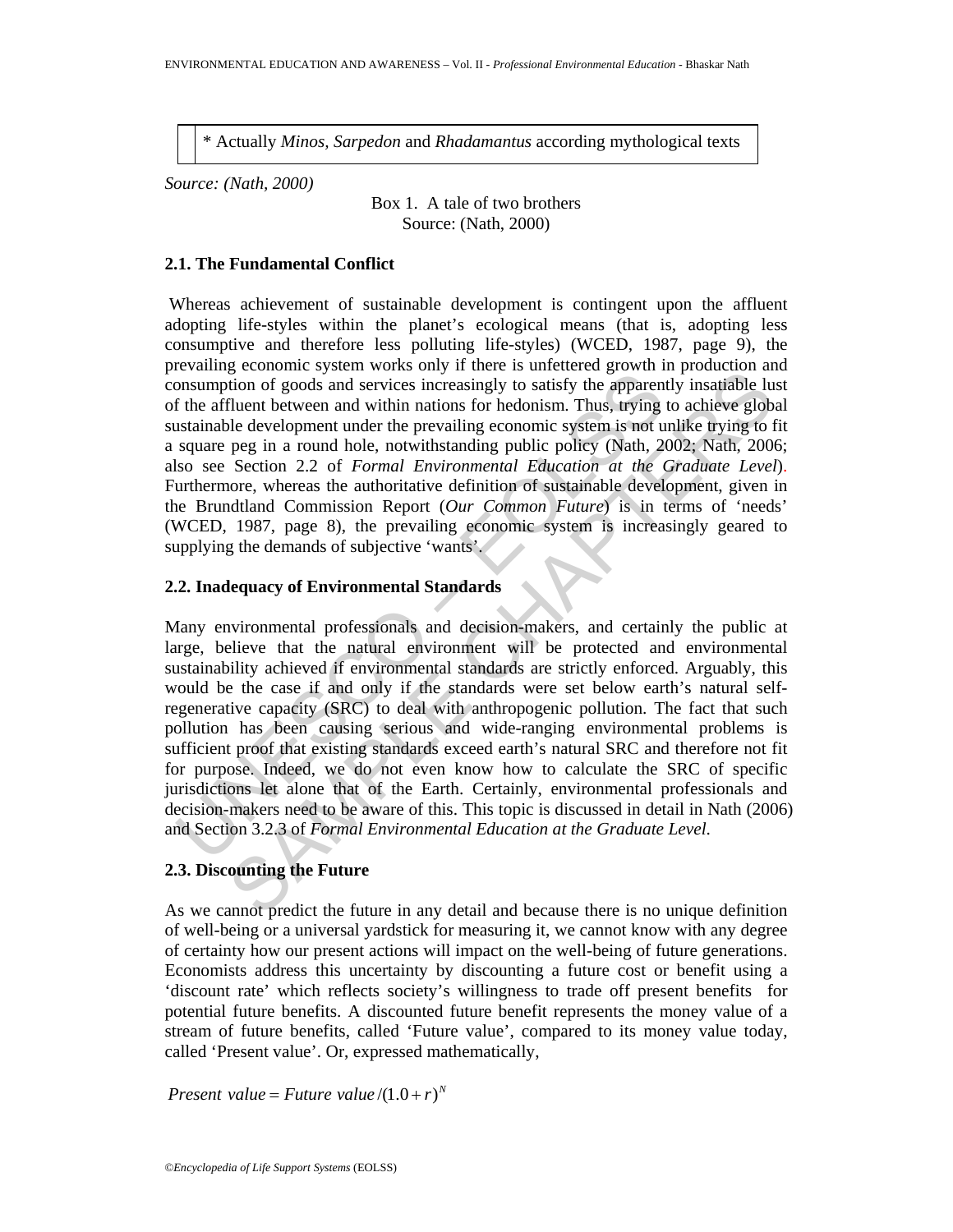In which *r* denotes discount rate and *N* the number of periods between the present and the future when benefits are expected to materialize. As an illustration, consider a proposed environmental restoration project which is expected to bring a stream of benefits estimated at \$5,000,000 after  $8 (= N)$  years. Then, using a discount rate (*r*) of, say, 3 percent, the above equation gives the Present value of the project as \$3,947,046. In other words, if today the sum of \$3,947,046 is invested in the project (as cost), in 8 years' time the benefit accruing from that investment will be \$5,000,000, representing a benefit-cost ratio of 1.27. Discounting reflects society's attitude to economic resources and how it values them, while discount rates reflect the opportunity cost of capital. Economists justify discounting by what they call 'Time Preference' (see glossary).

from the implemented is fundamentally determined by its econom<br>sessesd from the benefit-cost ratio, and investor interest. The last ratue<br>reprojected return on investment. Generally an environmental project<br>read power plan is inplemented is fundamentally determined by its economic soundness, at from the benefit-cost ratio, and investor interest. The last maturaly depends over clear that maturity depends over plant for example, attracts littl In a free market whether or not a proposed project, including environmental projects, would be implemented is fundamentally determined by its economic soundness, as assessed from the benefit-cost ratio, and investor interest. The last naturally depends on the projected return on investment. Generally an environmental project, unlike a coalfired power plant for example, attracts little or no private or corporate investor interest mainly because of uncertainty, risk and long pay-back periods. Typically, it is for this reason that the Global Environment Facility (GEF) has to rely on the governments of the rich, industrialized nations for its funding and not the market. Furthermore, environmental sustainability and sustainable development are processes, not events, with long time-horizons. Investors, on the other hand, prefer to have a quick return on their investment. Given that the prevailing *laissez-faire* economic system is almost universal in its scope today and considering the gathering pace of globalization, this mismatch does not augur well for global environmental sustainability, global sustainable development, or intergenerational or intragenerational equity. It also exposes the paucity of the environmental credentials of the prevailing economic system.

## **2.4. Scarcity**

In the literature there are several definitions of economics whose common theme is: "Economics is the study of how societies use scarce resources to produce valuable commodities and distribute them among different groups" (Samuelson and Nordhaus, 1989). That is, economics is the study of how scarce resources are (or should be) allocated. Clearly, economics is primarily concerned with scarcity of resources (see glossary).

According to Paul Samuelson, who in 1970 was the first American to receive a Nobel Prize in economics, "The more there is of a commodity the less the relative desirability of its last little unit becomes, even though its total usefulness always grows as we get more of the commodity. So, it is obvious why a large amount of water has a low price, or why air is actually a free good, despite its vast usefulness. The many units pull down the market value of all the units" (Samuelson, 1983). In other words, a good must become scarce in order for it to be of economic value and, conversely, an abundant good has little or no economic value. This is of course true for market goods that are manufactured with factors of production and governed by the laws of supply and demand. The statement also implies, understandably, that the discipline of Environmental Economics would be redundant in a world with a pristine environment just as Medical Science would be in a utopian world without disease, old age, accident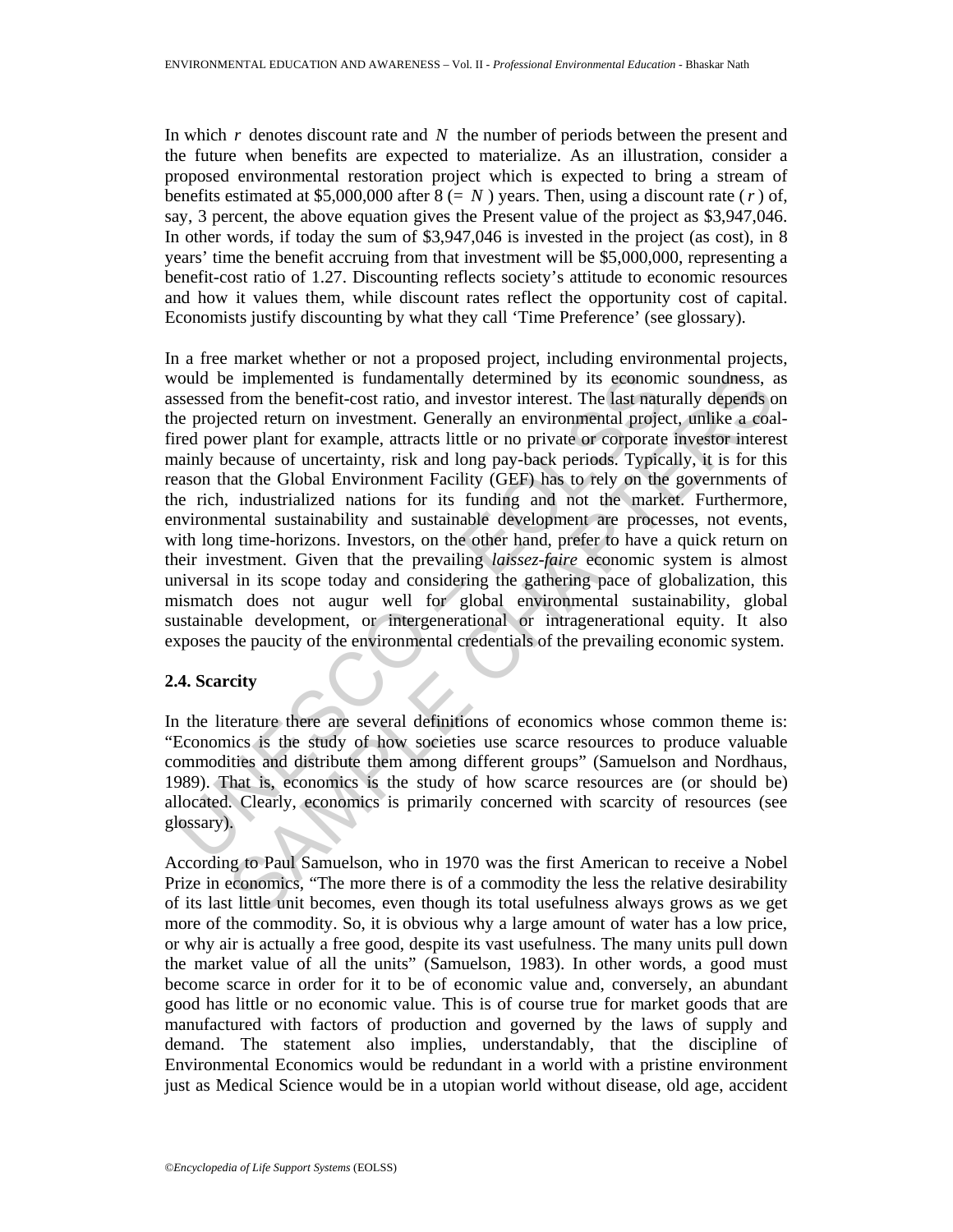and mortality. And conversely that Environmental Economics would command increasing interest as earth's natural environment becomes more and more polluted thereby making life-sustaining environmental resources (e.g. clean air and water, fertile soil) increasingly scarce.

However, the key question still remains. It is this: Can economics in general and environmental economics in particular effectively intervene to protect earth's natural environment to engender even a modest degree of global environmental sustainability or sustainable development? Judging by the mounting environmental problems occurring on all fronts, in particular the problem of climate change that has potentially catastrophic consequences for life on earth (e.g. ISSC, 2005; Royal Society, 2005), the answer to this question cannot be in the affirmative. (This observation is supported by the fact that despite their advanced scientific and economic knowledge and skills the highly developed countries of the West are still the biggest consumers and polluters with unsustainable life-styles to match (Nath, 2003; Nath and Kazashka-Hristozova, 2005)). On the contrary, the prevailing *laissez-faire* economic system itself, which promotes open-ended and conspicuous consumption, profligate use of natural resources, and unsustainable patterns of production and consumption, is demonstrably responsible for many of the environmental problems (Nath, 2003; also see Section 2.1 above and Section 2.2 of *Formal Environmental Education at the Graduate Level*).

The following observation on Samuelson's comments, noted above, typically conveys the concerns of committed environmentalists and ecologists over the role and potency of neoclassical economics (including environmental economics) to address the mounting predicament of environmental problems.

ie fact that despite their advanced scientific and economic knowled<br>gibly developed countries of the West are still the biggest consum-<br>inth unsustainable life-styles to match (Nath, 2003; Nath and Kaza<br>005)). On the contr that despite their advanced scientific and economic knowledge and skills the veloped countries of the West are still the biggest constmers and politutes usustainable life-styles to match (Nath, 2003; Nath and Kazashka-Hris "…..neither our forests nor our soils, anymore than our wetlands, our rivers, our seas, or our coral reefs, have any value, until the economic process has so degraded and destroyed them that they become sufficiently scarce to acquire an economic value. But even when this has occurred it does not mean that what still remains of the natural world is now protected from the destructiveness of economic growth. The US agriculture is the most destructive in the world and agricultural land in the USA is being compacted, eroded, desertified and salinised, at an incredible rate…….However, it is uneconomic and thereby 'irrational' to return to sounder and hence more ecological farming practices. As we are told by eminent economists, "an adequate soil conservation" plan that would meet "soil loss tolerance levels for 20 years into the future" would increase "annualised private net farm income by only one percent"…".

(Goldsmith, 2003)

# **2.5. The Political Process**

As pointed out in Section 2.3, global environmental sustainability and sustainable development are processes with long time-horizons. In pluralistic democratic societies the political process is, on the other hand, a short-term process in the sense that general elections are held every four or five years to elect a new government with a different manifesto and priorities. Understandably therefore, political parties focus on those popular policies which they judge would help them win the next election. In reality these policies are mainly but not exclusively concerned with the 'bread-and-butter'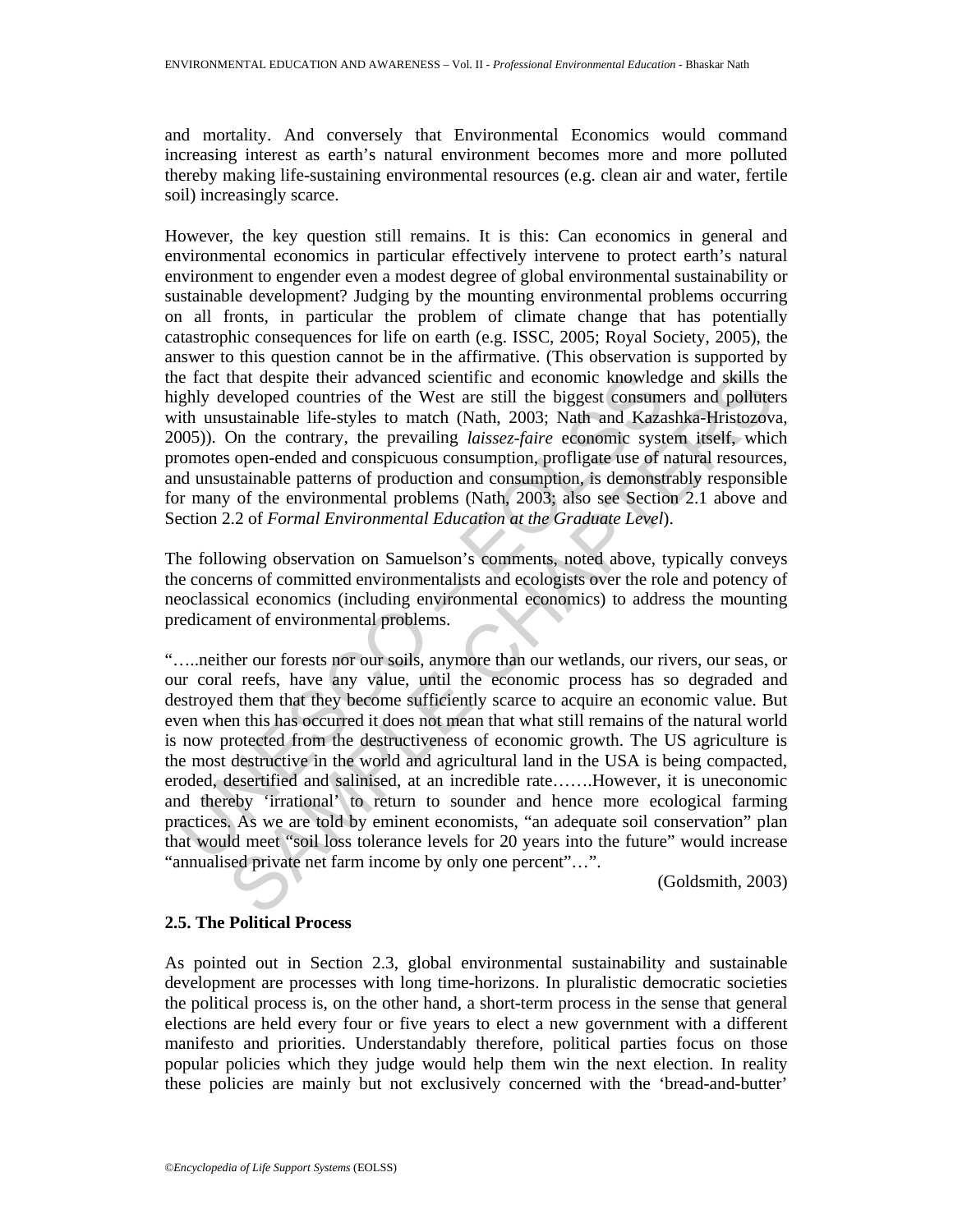issues of the day and seldom with global environmental sustainability, sustainable development, or intergenerational or intragenerational equity. There is thus a mismatch between the imperatives of environmental sustainability and modalities of the political process. And in good measure it explains the lack of political will of by far the majority of nation states to do what by all accounts needs to be done without delay to protect the natural environment for posterity.

olitical nature — for example, if a nation state implements policies<br>tivities, deemed by the international community to seriously three<br>termational peace and security, or commits a crime against humanity<br>also, the current nature — for example, if a nation state implements policies, or engages in the denoted by the international community to seriously threaten regional<br>road proced and security, or commits a crime against humanity such as ge Furthermore, there is no international authority empowered to discipline a sovereign nation state which, for example, degrades or destroys its rain forest for economic gain. Currently, the only over-arching international authority is the Security Council of the United Nations. However, under the UN Charter its remit is political, not environmental. In other words, it is empowered to intervene only if the problem to be addressed is of a political nature — for example, if a nation state implements policies, or engages in activities, deemed by the international community to seriously threaten regional or international peace and security, or commits a crime against humanity such as genocide. Also, the current rules of the World Trade Organisation (WTO) are geared to promoting international trade with little commitment to protecting the natural environment. Ensuring that international trade is conducted without let or hindrance is its priority, not environmental protection.

# TO ACCESS ALL THE **24 PAGES** OF THIS CHAPTER, Visit: http://www.eolss.net/Eolss-sampleAllChapter.aspx

#### **Bibliography**

- - -

ALLAN, D.J, (1970), *The Philosophy of Aristotle*, Second Edition, Oxford, Oxford University Press. . [This book gives a succinct and interesting account of the philosophy of Aristotle].

CASCIO, J. (ed.), (1996), *ISO 14000 Guide*, New York, McGraw-Hill. [Provides a useful practical guide to the ISO 14000 series based on experience and illustrated with case studies].

CROCKER, T., (1966), "The structuring of atmospheric pollution control systems", in H. Wolozing (ed.), *The Economics of Air Pollution*, New York: W.W. Norton, pp. 61-86. [In this pioneering paper the author introduces the concept of 'Tradable Emissions Permits' as a market mechanism for controlling (by rationing) anthropogenic emissions to the atmosphere. The idea is to issue permits based on a predetermined total level of emissions (or emission concentration) within a given jurisdiction. Permits are then issued to individual polluters allowing each to release emissions up to a stipulated level so that the total amount released by all polluters within the jurisdiction does not exceed the aforementioned predetermined level].

GOLDSMITH, E., (2003), "Rewriting economics", *Journal of the LSE Environmental Initiatives Network*, Vol. 7, London School of Economics. [In this interesting article the author explains why neoclassical economics produces a distorted view of our relationship with the real world in which we live].

HATCHER, R.L., (1996), "Local indicators of sustainability — Measuring the human ecosystem", in (eds.) B. Nath, L. Hens and D. Devuyst, *Sustainable Development*, pp. 181-203, Brussels: VUB Press. [Development and application of indicators of sustainability in the bottom-up fashion is discussed from the perspective of the local community. It is argued that community-specific indicators provide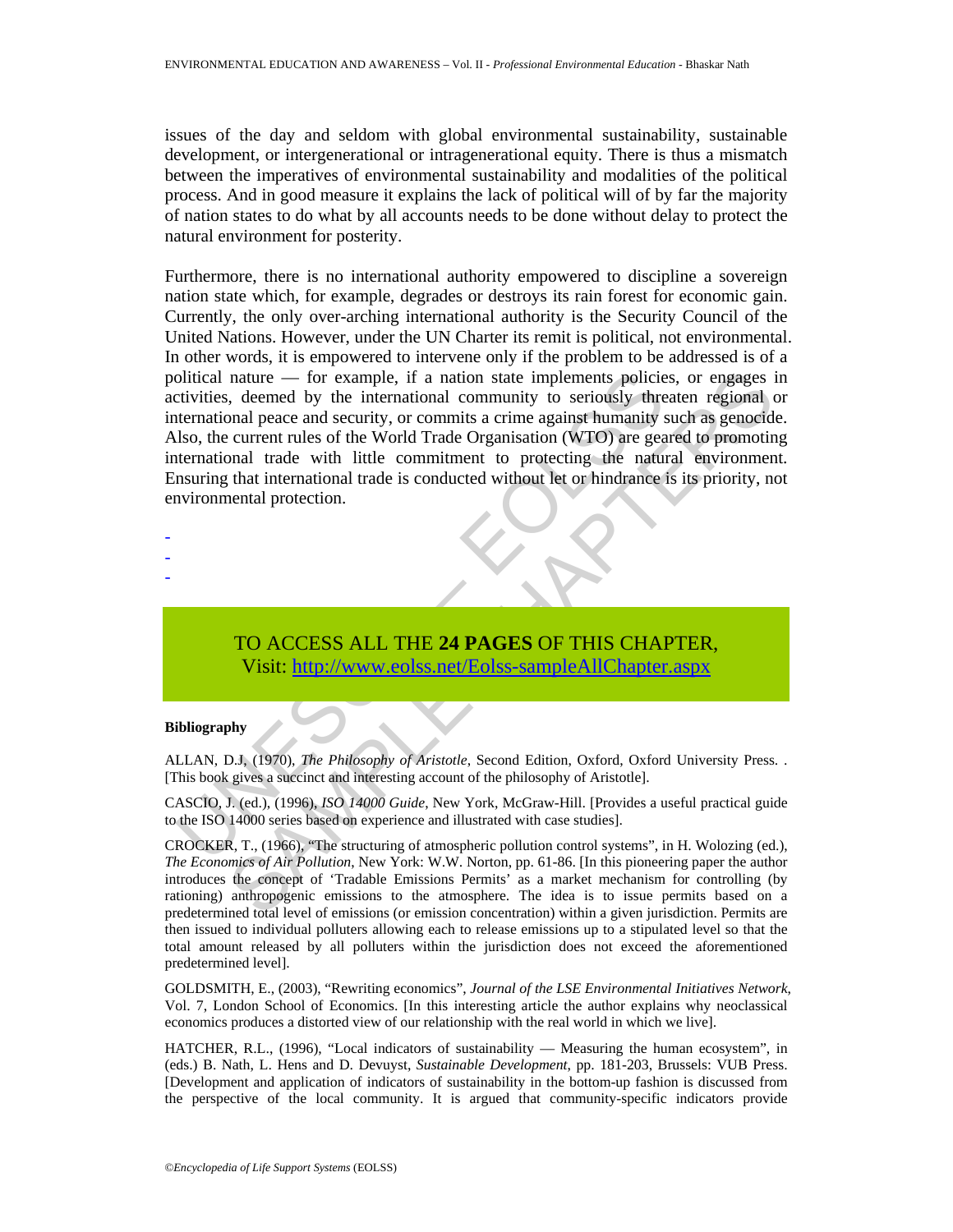perspectives and concepts to individuals who can then make personal choices in their lives].

HELLAWELL, J.M., (1986), *Biological Indicators of Freshwater Pollution and Environmental Management*, London: Elsevier Applied Science Publishers. [Contains a wealth of information on the pollution of fresh water including a description of the pollutants, their health and environmental impacts, and management. Also gives methods of biological monitoring of pollutants in fresh water].

ISSC, (2005), *Avoiding Dangerous Climate Change*, Report of the International Scientific Steering Committee (ISSC), Hadley Centre, Met Office, Exeter, UK. [This report, prepared by the ISSC, summarizes the findings as presented to the International Symposium on Stabilisation of Greenhouse Gas Concentrations (called the Climate Change Conference for short) held at Exeter, UK, during 1 and 3 February 2005. It brought together over 200 participants from some 30 countries including many leading climate scientists and experts in climate change. The Report paints a gloomy picture of what might happen to ecosystems, the global economy, and to human societies if urgent actions are not taken to curb man-made  $CO<sub>2</sub>$  emissions significantly].

JOHNSON, P., (1997), *ISO 14000: The Business Managers Complete Guide to Environmental Management*, New York: John Wiley & Sons Inc. [This text gives a comprehensive account of the ISO 14000 environmental management system from the perspective of the Environmental and Business Managers].

LUNDHOLM, B., (1998), "Environmental Monitoring in Africa", Rome: Food and Agricultural Organisation of the United Nations. Available on the internet at www.fao.org/wairdocs/ilri. [Under the auspices of the Global Environment Monitoring System (GEMS) of the United Nations, the work reported in this paper is concerned with dust monitoring in the arid and semi-arid regions of Africa with reference to global, regional and local effects of dust transport].

MAB, (1974), "Pollution monitoring and research in the framework of the MAB Programme", *MAB report series No. 20*, Paris: United Nations Educational, Scientific and Cultural Organisation (UNESCO). [This report of UNESCO's Task Force of the Man in the Biosphere (MAB) Programme deals with various aspects of research in environmental monitoring].

DHNSON, P., (1997), *ISO 14000: The Business Managers Complete Guidensylangers*, P., (1997), *ISO 14000: The Business Managers Complete Guiden00 environmental monagement,* New York: John Wiley & Sons Inc. [This text gives *k*, P., (1997). ISO 14000: The Business Managers Complete Guide to Environment<br>
mt. New York: John Wiley & Sons Inc. [This text gives a comprehensive account of the IS<br>
nite means and management system from the perspecti McCARTHY, M., (2005), "Global warming: scientists reveal timetable", *The Independent*, 3 February, London. [Based on the deliberations at the International Conference on Climate Change, held in Exeter (UK) in February 2005, this article gives a detailed timetable of the destruction global warming is likely to cause to earth's ecosystems and to all life generally, if the world community persists with the businessas-usual scenario].

NATH, B., HENS, L., COMPTON, P. and DEVUYST, D. (eds.), (1998), *Environmental Management in Practice*, New York: Routledge. [All aspects of environmental management are comprehensively covered in this three-volume text].

NATH, B., (2000), "Some issues of intragenerational and intergenerational equity and measurement of sustainable development", in B. Nath, S.K. Stoyanov and Y. Pelovski (Eds.) *Sustainable Solid Waste Management in the Southern Black Sea Region*, Kluwer Academic Publishers, Dordrecht, the Netherlands, pp. 1-26. [Some of the major issues of sustainable development are discussed in this paper which also presents a novel method of measuring sustainable development at the local level].

NATH, B. (2002), "Environmental regulation and standard setting", in *Knowledge for Sustainable Development — an Insight into the Encyclopaedia of Life Support Systems,* Paris, UNESCO. [This publication gives a comprehensive account of environmental regulations and standards including their limitations for controlling anthropogenic pollution].

NATH, B., (2003), "Education for sustainable development: the Johannesburg summit and beyond", in B. Nath, L. Hens and D. Pimentel (eds.), *Environment, Development & Sustainability*, Vol. 5, pp 231-254, Dordrecht, Kluwer. [Contains a survey of environmental education including recommendations of the Johannesburg Plan of Implementation (JPoI) and advocates inclusion of moral and ethical philosophy *visà-vis* the natural environment in formal educational curricula as an essential pre-requisite for achieving global sustainable development].

NATH, B., (2006), "A heuristic for setting effective standards to ensure global environmental sustainability", *Environment, Development & Sustainability* (to be published). [In this paper the author argues that as a biogeochemical organism the Earth has limited self-regenerative capacity (SRC) which,